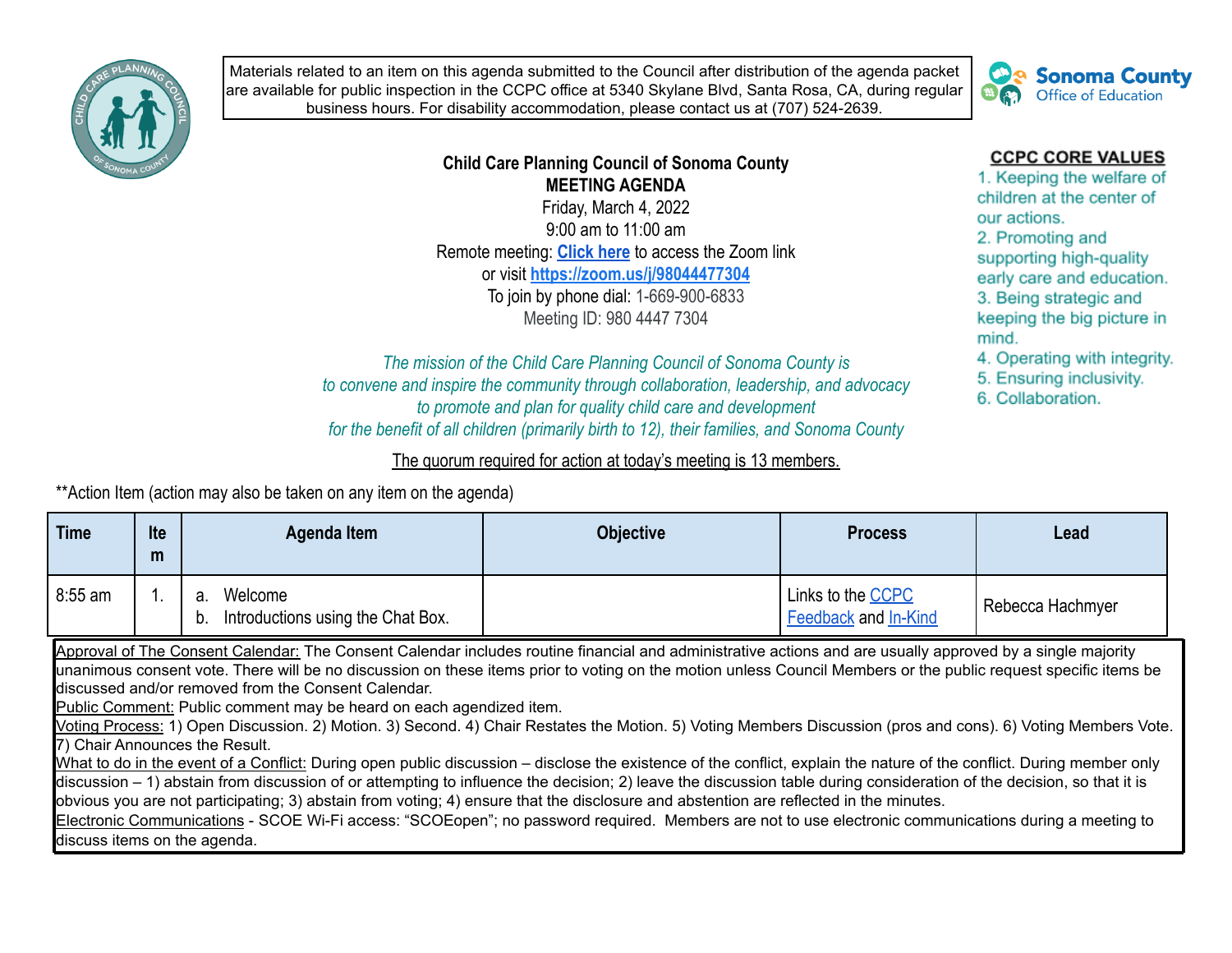|                   |    | Feedback and In-Kind Contributions<br>$C_{n}$<br>Reminder<br>Roll Call Vote and public comment<br>d.<br>period reminders.                                                                                                                   |                                                                                                                                                                                                                                                                                                                                                       | Contributions forms will be<br>available in the Chat Box<br>and emailed after the<br>meeting.                                                        |                  |
|-------------------|----|---------------------------------------------------------------------------------------------------------------------------------------------------------------------------------------------------------------------------------------------|-------------------------------------------------------------------------------------------------------------------------------------------------------------------------------------------------------------------------------------------------------------------------------------------------------------------------------------------------------|------------------------------------------------------------------------------------------------------------------------------------------------------|------------------|
| $9:00$ am         | 2. | Call to order**                                                                                                                                                                                                                             |                                                                                                                                                                                                                                                                                                                                                       | Co-Chair action and<br>information.<br>Establish a quorum<br><b>Make Motion</b><br><b>Roll Call Vote</b>                                             | Rebecca Hachmyer |
| $9:05$ am         | 3. | Approval of/Revisions to Agenda**                                                                                                                                                                                                           | Agreement on topics for the meeting                                                                                                                                                                                                                                                                                                                   | Action item<br><b>Make Motion</b><br><b>Roll Call Vote</b>                                                                                           | Rebecca Hachmyer |
| $9:10 \text{ am}$ | 4. | Consent Calendar**<br><b>CCPC Meeting Minutes of</b><br>а.<br>2/4/2022<br>AB 361: Brown Act<br>b.<br>Teleconferencing/Virtual Meeting<br>Requirements/ Determination to<br>continue to hold future Council<br>Meetings Via Teleconferencing | a. Approve record of the previous<br>meeting<br>Ongoing determination to safely<br>b.<br>hold Child Care Planning<br><b>Council of Sonoma County</b><br>Public meetings to prevent the<br>transmission of COVID-19.<br>Resolution first adopted 10/1/21<br>Ongoing determination was<br>made on 10/29/21, 11/15/21,<br>12/17/21, 1/14/22, and 2/4/22. | Action item<br><b>Make Motion</b><br><b>Roll Call Vote</b><br>Please abstain if you<br>were not in attendance<br>at the previous Council<br>meeting. | Rebecca Hachmyer |

CCPC • Sonoma County Office of Education 5340 Skylane Boulevard • Santa Rosa, CA 95403 • Phone: (707) 524-2639 • Fax: (707) 524-2666 [ccpc@scoe.org](mailto:ccpc@scoe.org) • [www.scoe.org/ccpc](http://www.scoe.org/ccpc)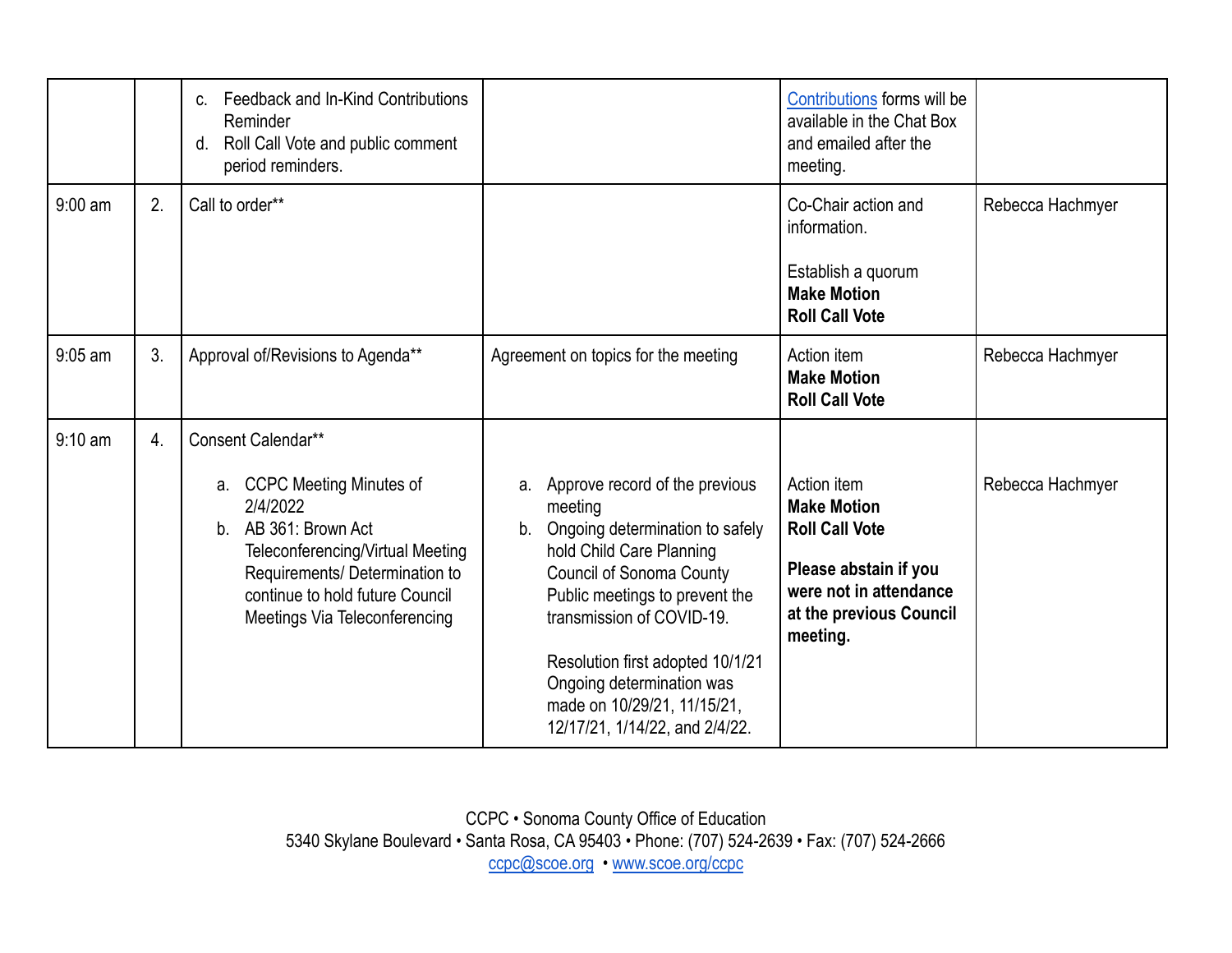Materials related to an item on this agenda submitted to the Council after distribution of the agenda packet are available for public inspection in the CCPC office at 5340 Skylane Blvd, Santa Rosa, CA, during regular business hours. For disability accommodation, please contact us at (707) 524-2639.

| $9:15$ am | 5.             | Hot Topic Presentation: ECE News                                               | Learn more about the new Child Care<br>Guidance, Child Care and Development<br>Infrastructure Grant Program, and<br>Universal PreKindgertan.                                                           | Presentation / Q&A                                                                                                            | Renee<br>Whitlock-Hemsouvanh<br>Lara Magnusdottir<br><b>Brulene Zanutto</b>               |
|-----------|----------------|--------------------------------------------------------------------------------|--------------------------------------------------------------------------------------------------------------------------------------------------------------------------------------------------------|-------------------------------------------------------------------------------------------------------------------------------|-------------------------------------------------------------------------------------------|
| $9:50$ am | 6.             | <b>Child Care Consumers/Child Care</b><br>Providers Input/Member Announcements | Include direct perspectives and updates<br>on current issues.                                                                                                                                          | <b>Child Care</b><br>Consumers/Providers and<br>CCPC members share<br>information about<br>issues/trends.<br>Group discussion | <b>Child Care Consumers</b><br><b>Child Care Providers</b><br><b>Member Announcements</b> |
| $9:55$ am | 7 <sub>1</sub> | <b>Public Announcements</b>                                                    | Hear input from non-members on any<br>topic.                                                                                                                                                           | Public shares<br>announcements                                                                                                | All                                                                                       |
| 10:00 am  | 8.             | Sonoma County Equity in Education<br>Initiative **                             | Learn more about the Sonoma County<br>Equity in Education Initiative and<br>propose to take action to support the<br>initiative.<br><b>Link to Equity Pledge video</b><br><b>Link to Equity Pledge</b> | Report, discussion, action<br>item<br><b>Make Motion</b><br><b>Roll Call Vote</b>                                             | <b>Bryan Clement</b><br><b>Richard De Leon</b>                                            |

Approval of The Consent Calendar: The Consent Calendar includes routine financial and administrative actions and are usually approved by a single majority unanimous consent vote. There will be no discussion on these items prior to voting on the motion unless Council Members or the public request specific items be discussed and/or removed from the Consent Calendar.

Public Comment: Public comment may be heard on each agendized item.

Voting Process: 1) Open Discussion. 2) Motion. 3) Second. 4) Chair Restates the Motion. 5) Voting Members Discussion (pros and cons). 6) Voting Members Vote. 7) Chair Announces the Result.

What to do in the event of a Conflict: During open public discussion – disclose the existence of the conflict, explain the nature of the conflict. During member only discussion – 1) abstain from discussion of or attempting to influence the decision; 2) leave the discussion table during consideration of the decision, so that it is obvious you are not participating; 3) abstain from voting; 4) ensure that the disclosure and abstention are reflected in the minutes.

Electronic Communications - SCOE Wi-Fi access: "SCOEopen"; no password required. Members are not to use electronic communications during a meeting to discuss items on the agenda.